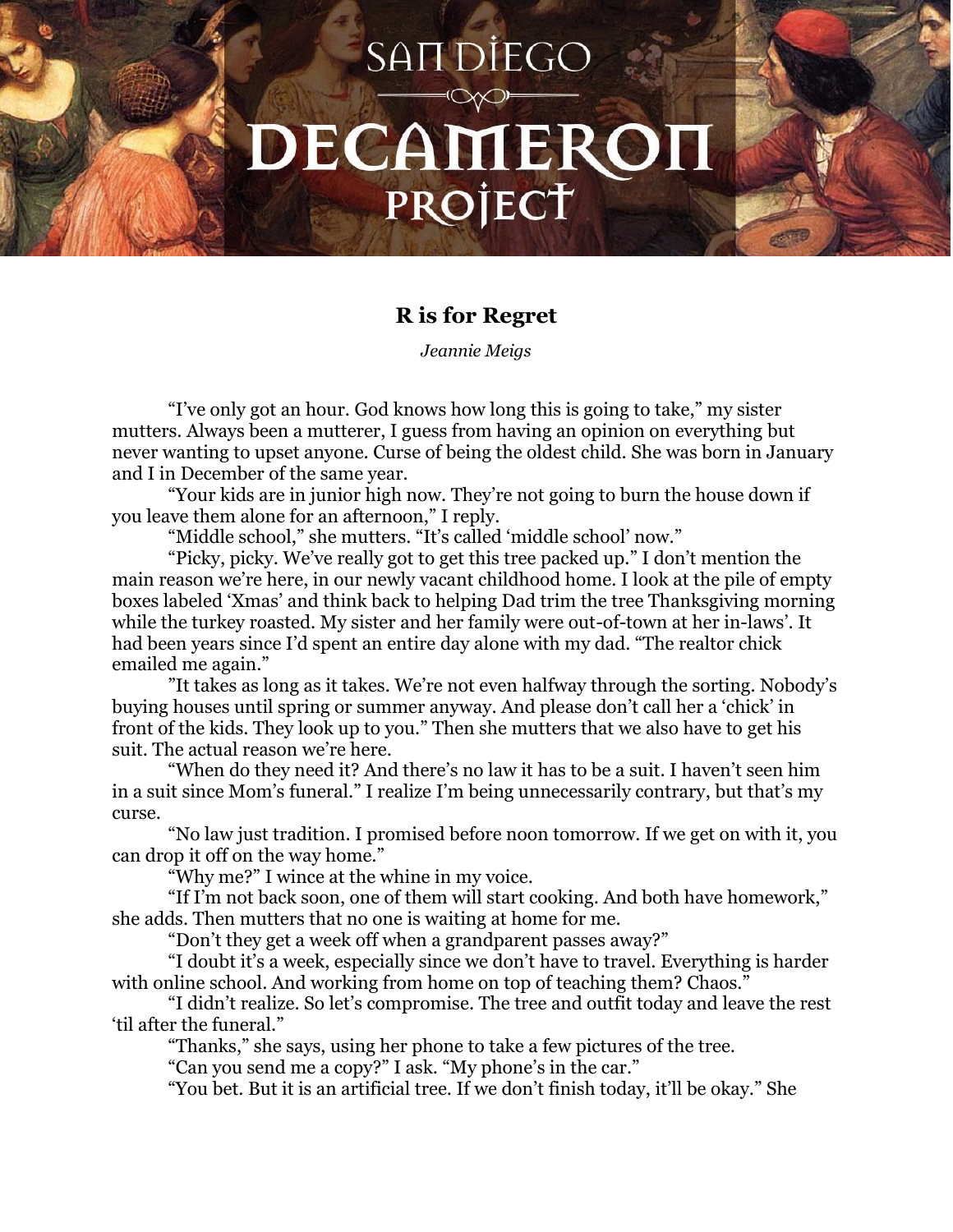takes two of the empty holiday boxes and writes her name on one and mine on the other. "This'll be the last time all these ornaments are together."

 "At least we don't have to fight over them. We're lucky Mom had a system," I say, referring to the tradition beginning with our first Christmas. Mom bought two similar ornaments beginning with apples for 'A' that year, butterflies the next, castles the third, and so on. She tried to tie the keepsakes to our interests, such as pigs for the 'P' year even though we were in college—since "Charlotte's Web" had been a favorite. "It should be a suit. People will criticize."

 "For a closed casket? Who will know? What about one of his favorite shirts?" "Okay, sure," she agrees with a cracking voice.

"If it means that much, pick a suit. I'm not going to be a hard ass."

"It's not that. I'm sad it has to be closed casket."

 "We don't know if he even wanted an open casket or cremation or burial or what. We just have to guess."

"If I'd called, it wouldn't have been a week 'til we found him at the cabin."

"You can't beat yourself up over that. He could've called us or 911."

"I know but I'm still sad. I think I'll always be sad. And guilty."

"Why?"

"Because he's always been stoic."

"And paranoid about hospitals after the debacle with Mom."

"You mean the debacle called cancer?"

 "No, the debacle of her dying alone because they were too lazy to call any of us!" "Too busy, not too lazy."

 "I'm still angry Dad screwed her obituary up, too. Insisted on doing it all himself and then made it sound like her biggest accomplishment was being his wife."

"Well, he died alone, too!"

"Only because he was too stubborn to call someone."

"You don't know that."

 "And you don't know he wanted his casket open! You can't take responsibility for everything."

 "That's my problem, I do feel responsible for what happened to Dad. It just replays in my head, 'You should have called him. You should have checked on him.' There are so many things I meant to do with him. So many conversations I should've had. Questions I should've asked. Like whether he wanted to spend eternity in a suit or a sweatshirt. And I do know it's not my fault, but it feels like it is."

"I doubt Dad would want you to be tormenting yourself. Over any of this."

 "And I know Mom wouldn't want you to torment yourself or become bitter because she died alone. She'd want you to enjoy life."

 "They both would. And neither one tried to con us into believing they were perfect. We just have to do our best. Even if we'd sat them down and had all those conversations about morbid topics, there would still be dozens of other conversations we'd be wishing for right now. Because they were interesting people, at least to us. We could never have done enough for them or had enough time with them. We wish they were still here and we always will, even when we're ancient."

"Let's figure out his outfit and drop it off together," says my sister.

"But shoes, too? Really?" I ask.